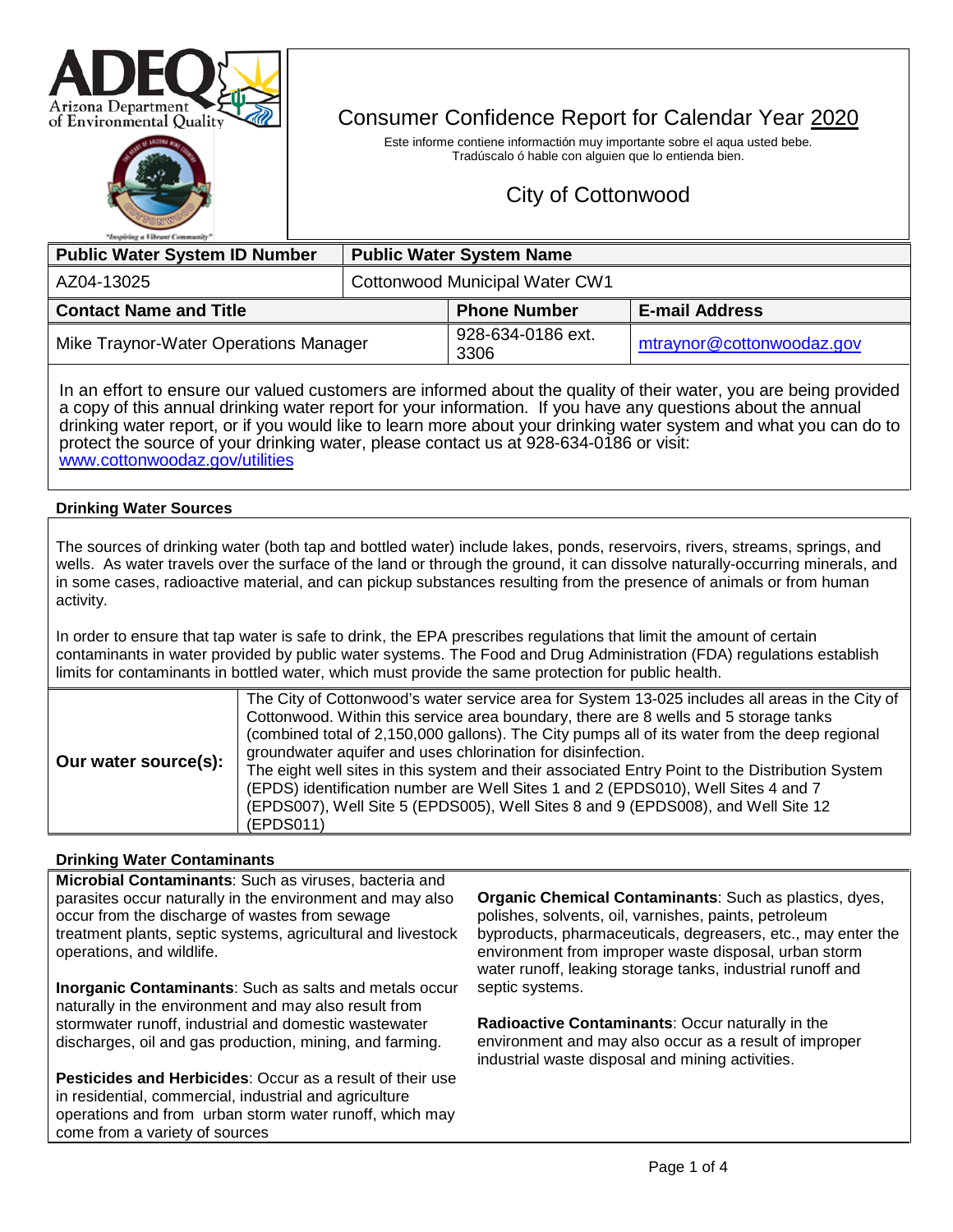## **Vulnerable Population**

Drinking water, including bottled water, may reasonably be expected to contain at least small amounts of some contaminants. The presence of contaminants does not necessarily indicate the water poses a health risk. Some people may be more vulnerable to contaminants in drinking water than the general population.

Immuno-compromised persons such as persons with cancer undergoing chemotherapy, persons who have undergone organ transplants, people with HIV-AIDS or other immune system disorders, some elderly, and infants can be particularly at risk from infections. These people should seek advice about drinking water from their health care providers.

For more information about contaminants and potential health effects, or to receive a copy of the U.S. Environmental Protection Agency (EPA) and the U.S. Centers for Disease Control (CDC) guidelines on appropriate means to lessen the risk of infection by *Cryptosporidium* and microbiological contaminants call the EPA *Safe Drinking Water Hotline* at 1-800- 426-4791.

#### **Source Water Assessment**

- LOW RISK: Based on the currently available information related to the hydrogeology of the well sites within this public water system and the land use practices adjacent to or within a specified distance of the drinking water source(s), the Department has given a low risk designation for the degree to which this public water system drinking water source(s) are protected. A low risk designation indicates that most source water protection measures are either already implemented, or the hydrogeology is such that the source water protection measures will have little impact on protection.
- Additional source water assessment documentation can be obtained by contacting ADEQ.

#### **Definitions**

**Treatment Technique (TT)**: A required process intended to reduce the level of a contaminant in drinking water

**Level 1 Assessment**: A study of the water system to identify potential problems and determine (if possible) why total coliform bacteria was present

**Level 2 Assessment**: A very detailed study of the water system to identify potential problems and determine (if possible) why an *E. coli* MCL violation has occurred and/or why total coliform bacteria was present

**Action Level (AL)**: The concentration of a contaminant which, if exceeded, triggers treatment, or other requirements

**Maximum Contaminant Level (MCL)**: The highest level of a contaminant that is allowed in drinking water

**Maximum Contaminant Level Goal MCLG)**: The level of a contaminant in drinking water below which there is no known or expected risk to health

**Maximum Residual Disinfectant Level (MRDL)**: The level of disinfectant added for water treatment that may not be exceeded at the consumer's tap

**Maximum Residual Disinfectant Level Goal (MRDLG)**: The level of disinfectant added for treatment at which no known or anticipated adverse effect on health of persons would occur

**EPDS:** Entry Point Into Distribution System- the point at which water is discharged into the distribution system from a well, storage tank, pressure tank or water treatment plant.

**DSMRT:** Distribution Maximum Residence Time- A location that provides water to customers, where the water has been in the system longest relative to the EPDS.

**RAA:** Running Annual Average- an average of monitoring results for the previous 12 calendar months or previous 4 quarters.

**Minimum Reporting Limit (MRL)**: The smallest measured concentration of a substance that can be reliably measured by a given analytical method

**Millirems per year (MREM)**: A measure of radiation absorbed by the body

**Not Applicable (NA)**: Sampling was not completed by regulation or was not required

**Not Detected (ND or <):** Not detectable at reporting limit

**Nephelometric Turbidity Units (NTU)**: A measure of water clarity

#### **Million fibers per liter (MFL)**

**Picocuries per liter (pCi/L)**: Measure of the radioactivity in water

**ppm**: Parts per million or Milligrams per liter (mg/L)

**ppb**: Parts per billion or Micrograms per liter (µg/L)

| <b>ppp.</b> Parts per billion or Micrograms per liter (µg/L) |                         |
|--------------------------------------------------------------|-------------------------|
| ppt: Parts per trillion or                                   | ppm $x 1000 =$ ppb      |
| Nanograms per liter (ng/L)                                   | $ppb \times 1000 = ppt$ |

**ppq**: Parts per quadrillion or Picograms per liter (pg/L)

ppt  $x 1000 = ppq$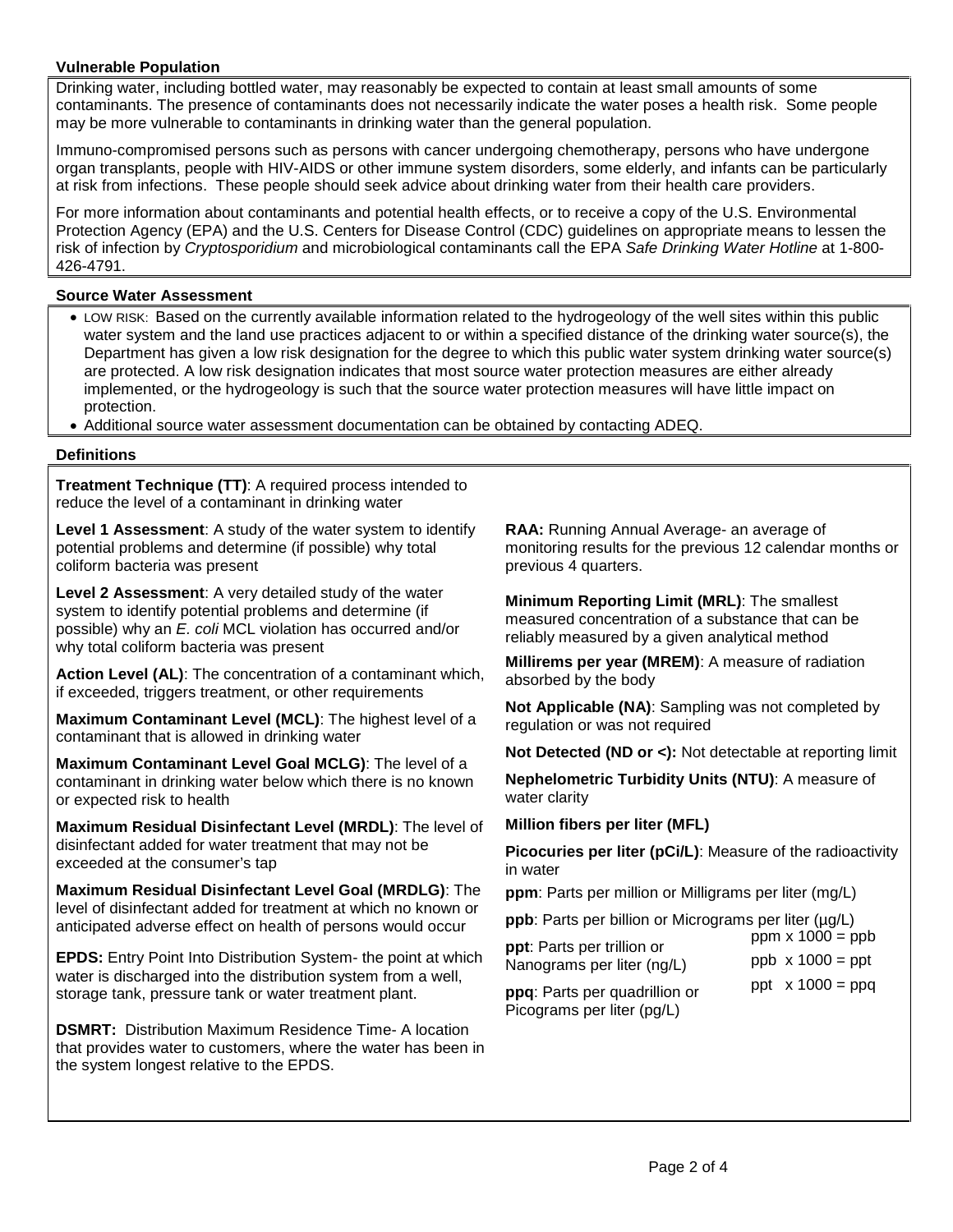## **Lead Informational Statement:**

Lead, in drinking water, is primarily from materials and components associated with service lines and home plumbing. If present, elevated levels of lead can cause serious health problems, especially for pregnant women and young children. **Cottonwood Municipal Water** is responsible for providing high quality drinking water, but cannot control the variety of materials used in plumbing components. When your water has been sitting for several hours, you can minimize the potential for lead exposure by flushing your tap for 30 seconds to 2 minutes before using water for drinking or cooking. Information on lead in drinking water, testing methods, and steps you can take to minimize exposure is available from the Safe Drinking Water Hotline or at [www.epa.gov/safewater/lead.](http://www.epa.gov/safewater/lead)

## **Water Quality Data – Regulated Contaminants**

The City routinely monitors for contaminants in your drinking water in accordance with Federal and State laws. The State of Arizona requires the City to monitor for certain contaminants less than once per year because either the concentrations of these contaminants are not expected to vary significantly from year to year, or the system is not considered vulnerable to this type of contamination. Some of City's data, although representative, may be more than one-year-old. The test results for Total Coliform Bacteria, E.Coli, Haloacetic Acids (HAA5), Synthetic Organic Chemicals (SOC) including Pesticides, Volatile Organic Chemicals (VOC), Radionuclides except Alpha Emitters, Cadmium, Mercury, Nitrite, Selenium, Antimony, Beryllium, Cyanide, Nickel, Thallium, Lead and Aroclor (PCB Screening test), were all **"**Non-Detect (ND)" and therefore were not included in this report. If you have questions pertaining to this report or on a particular contaminant, please contact Mike Traynor –Water Operations Manager at (928) 634-0186 ext. 3306

#### **These tables show the results of our monitoring for the period of January 1 to December 31, 2020 unless otherwise noted.**

| <b>Disinfectants</b>                      | <b>MCL</b><br><b>Violation</b><br>Y or N | Running<br><b>Annual Average</b><br>(RAA)                                               | Range of All<br><b>Samples</b><br>(Low-High)        | <b>MRDL</b> | <b>MRDLG</b> | <b>Sample</b><br><b>Month</b><br>& Year | <b>Likely Source of</b><br>Contamination                                                                        |
|-------------------------------------------|------------------------------------------|-----------------------------------------------------------------------------------------|-----------------------------------------------------|-------------|--------------|-----------------------------------------|-----------------------------------------------------------------------------------------------------------------|
| <b>Chlorine/Chloramine (ppm)</b>          | N                                        | 0.60                                                                                    | $0.47 - 0.73$                                       | 4           | $\mathbf 0$  | Qtrly<br>2020                           | Water additive used to control<br>microbes                                                                      |
| <b>Disinfection By-Products</b>           | <b>MCL</b><br><b>Violation</b><br>Y or N | Running<br><b>Annual Average</b><br>(RAA) OR<br><b>Highest Level</b><br><b>Detected</b> | Range of All<br><b>Samples</b><br>(Low-High)        | <b>MCL</b>  | <b>MCLG</b>  | <b>Sample</b><br><b>Month</b><br>& Year | <b>Likely Source of</b><br>Contamination                                                                        |
| <b>Total Trihalomethanes (TTHM) (ppb)</b> | N                                        | 5                                                                                       | $0 - 10.3$                                          | 80          | N/A          | Aug.<br>2020                            | Byproduct of drinking water<br>disinfection                                                                     |
| Lead & Copper                             | <b>MCL</b><br>Violation<br>Y or N        | 90 <sup>th</sup> Percentile                                                             | Number of<br><b>Samples</b><br><b>Exceeds AL</b>    | <b>AL</b>   | <b>ALG</b>   | <b>Sample</b><br><b>Month</b><br>& Year | <b>Likely Source of</b><br>Contamination                                                                        |
| Copper (ppm)                              | N                                        | 0.26                                                                                    | 1                                                   | 1.3         | 1.3          | Aug.<br>2020                            | Corrosion of household<br>plumbing systems; erosion of<br>natural deposits                                      |
| <b>Radionuclides</b>                      | <b>MCL</b><br><b>Violation</b><br>Y or N | Running<br><b>Annual Average</b><br>(RAA) OR<br><b>Highest Level</b><br><b>Detected</b> | <b>Range of All</b><br><b>Samples</b><br>(Low-High) | <b>MCL</b>  | <b>MCLG</b>  | <b>Sample</b><br><b>Month</b><br>& Year | <b>Likely Source of</b><br>Contamination                                                                        |
| Alpha Emitters (pCi/L)                    | N                                        | 3 (EPDS005)                                                                             | $0 - 3$                                             | 15          | $\Omega$     | Nov.<br>2019                            | Erosion of natural deposits                                                                                     |
| <b>Inorganic Chemicals</b><br>(IOC)       | <b>MCL</b><br><b>Violation</b><br>Y or N | Running<br><b>Annual Average</b><br>(RAA) OR<br><b>Highest Level</b><br><b>Detected</b> | Range of All<br><b>Samples</b><br>(Low-High)        | <b>MCL</b>  | <b>MCLG</b>  | <b>Sample</b><br><b>Month</b><br>& Year | <b>Likely Source of</b><br>Contamination                                                                        |
| Arsenic <sup>1</sup> (ppb)                | Υ                                        | 11                                                                                      | $1.2 - 16$                                          | 10          | $\Omega$     | Qtrly<br>2020                           | Erosion of natural deposits,<br>runoff from orchards, runoff<br>from glass and electronics<br>production wastes |
| Barium (ppm)                              | N                                        | 0.048                                                                                   | 0.048-0.048                                         | 2           | 2            | Feb<br>2020                             | Discharge of drilling wastes;<br>discharge from metal<br>refineries; Erosion of natural<br>deposits             |
| Chromium (ppb)                            | N                                        | 6.2                                                                                     | $6.2 - 6.2$                                         | 100         | 100          | Feb.<br>2020                            | Discharge from steel and<br>pulp mills; Erosion of natural<br>deposits                                          |